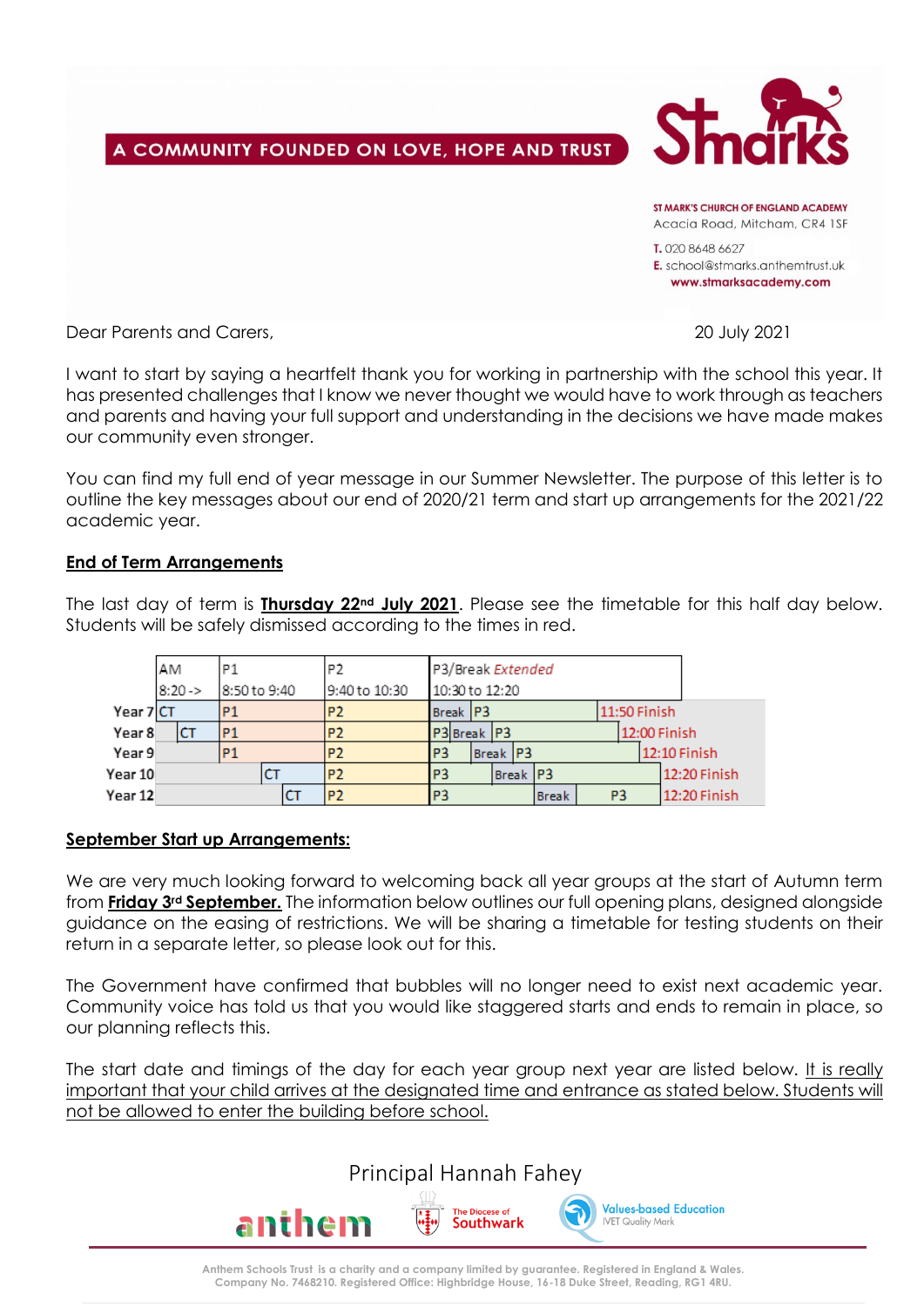|                                              | Year <sub>7</sub>                    | Year 8                              | Year 9                              | Year 10                                | Year 11                                | Year 12                                  | Year 13                                 | <b>SMART</b>                        |
|----------------------------------------------|--------------------------------------|-------------------------------------|-------------------------------------|----------------------------------------|----------------------------------------|------------------------------------------|-----------------------------------------|-------------------------------------|
| <b>Start Date</b>                            | 3rd Sep                              | 7 <sup>th</sup> Sep                 | 7 <sup>th</sup> Sep                 | 6thSep                                 | 6 <sup>th</sup> Sep                    | 3rd Sep                                  | $6th$ Sep                               | 3rd Sep                             |
| <b>Entrance</b>                              | Main<br>Gate<br>(Tamwor)<br>th Lane) | Main<br>Gate<br>(Tamwor<br>th Lane) | Main<br>Gate<br>(Tamwor<br>th Lane) | Main<br>Gate<br>(Tamwd<br>rth<br>Lane) | Main<br>Gate<br>(Tamwd<br>rth<br>Lane) | Main<br>Gate<br>(Tamwd<br>rth<br>Lane)   | Main<br>Gate<br>(Tamwd<br>rth<br>Lane)  | Main<br>Gate<br>(Tamwor<br>h Lane)  |
| Line up<br>before<br>Coaching<br><b>Time</b> | Outside<br>the<br>Tennis<br>Court    | Outside<br>Student<br>Hub           | Inside<br>Tennis<br>Court           | Outside<br>Student<br>Hub              | Outside<br>Tennis<br>Court             | Straigh<br>t to<br>Coachl<br>ing<br>Time | Straig<br>ht to<br>Coac<br>hing<br>Time | Straight<br>to<br>Coachin<br>g Time |
| <b>Start of Day</b>                          | 8:30 am                              | 8:30am                              | 8:30am                              | $9:20$ am                              | $9:20$ am                              | $9:20$ am                                | $9:20$ am                               | $9:45$ am                           |
| <b>End of Day</b>                            | 2:40 <sub>pm</sub>                   | 2:40 <sub>pm</sub>                  | 2:40 <sub>pm</sub>                  |                                        |                                        |                                          | 3:30pm 3:30pm 3:30pm 3:30pm             | $2:45$ pm                           |

During your child's first day we will be showing our systems, expectations and how the school will be operating. All year groups will complete an induction programme that aims to reintegrate our students back into an educational setting with high expectations and care at the heart of it. The induction process delivered by our dedicated pastoral members of staff allows students to undertake a variety of interactive activities such as quizzes, behaviour reconstructions and role-plays to promote fun and a sense of community within the year group. Students will be assigned a coach who will provide clarity around the rules and routines within the Academy, whilst developing a trusting and meaningful relationship with both the students and in subsequent weeks their parents. We will start the term by instilling a sense of community and look forward to getting our students back into lessons across the Academy.

### **Staff Farewells**

We say a fond farewell to the following members of staff who will be leaving us this year. We wish them every success and pray for them as they take up new challenges.

- Amanda Gray- Head of Art
- Carmen Campeanu Director of EAL Career Break
- Chloe Wedlake Teacher of Music
- Harry Tyler Mentor
- Kwajo Tweneboa- Marketing Assistant
- Lazarina Kuchkova- Teacher of ICT/Computer Science
- Mark Lee- Teacher of Science
- Muniza Khan- SENCO
- Sam Foster Director of Core English
- Sarah Thorne- Teacher of Tech
- Sherlyn Navalta Director of School Business Manager
- Yasmin Knox- Teacher of PSHE

### **New Starters**

We are delighted to be able to welcome the following colleagues to our community. I know they will support our journey to outstanding and be able to transform lives in the areas they teach or lead.

- Christopher Currie- Academy Business Director
- Katie Brayton AP- Behaviour & Attitudes
- Kate Poulton- Head of English
- Emma Gomm- Head of Art
- Anne Badenhop- Teacher of RE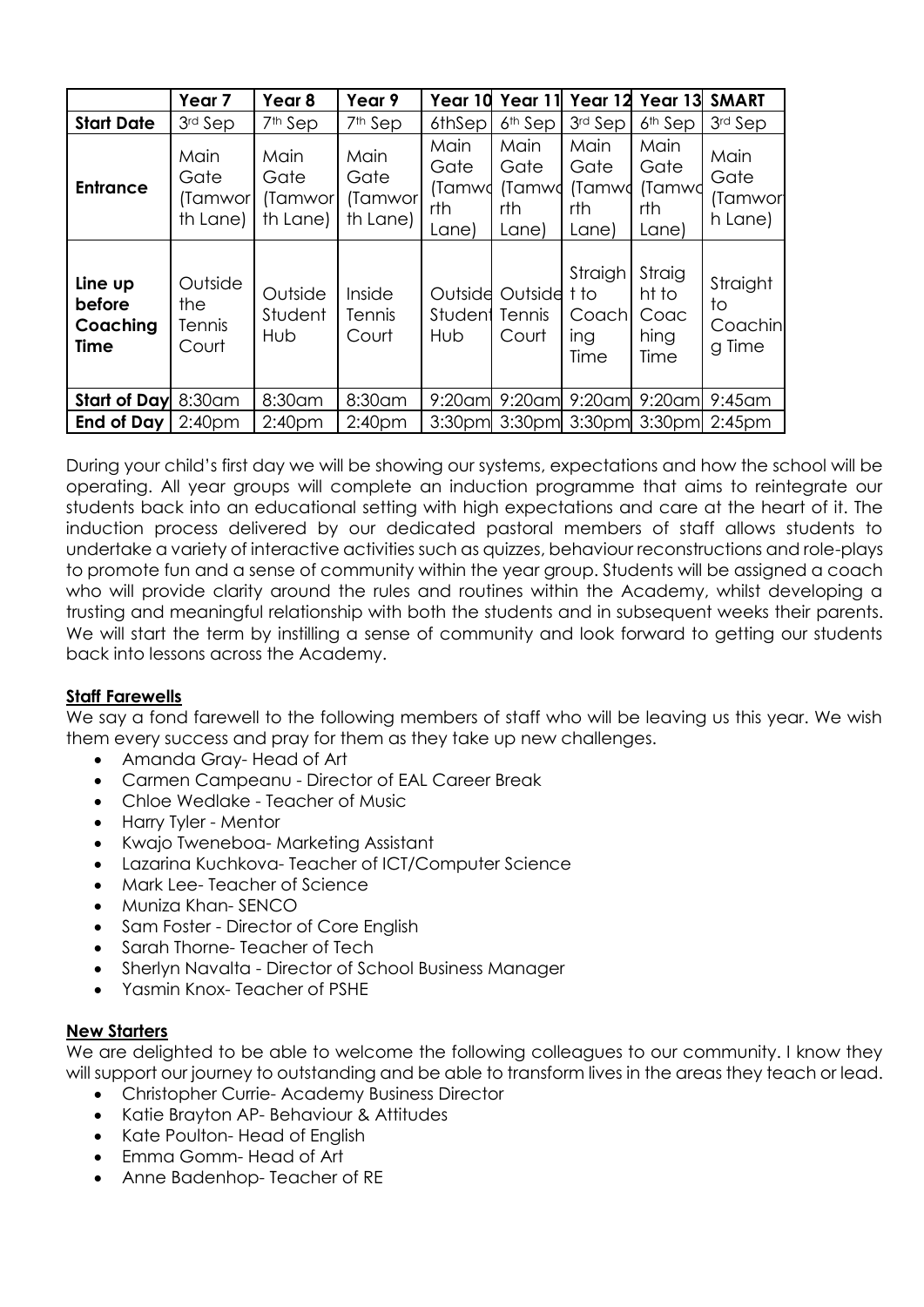- Elliot Koubis- Teacher of MFL
- Grace Williams- Teacher of English
- Isobel Harris- Cover Supervisor
- Mackenzie Robinson-Hunt- Teacher of PSHE
- Trish Kelly- Teacher of ICT

# **Maintaining High Expectations**

Our values of Love, Hope and Trust permeate across all that we do. We expect all students to arrive to the Academy each day fully equipped to learn. We expect all students to have a school bag and all appropriate equipment, every day. Full uniform is a requirement – any student not wearing full and correct St Mark's uniform will not be permitted to access mainstream lessons. For the avoidance of doubt, the uniform code is listed below.

Please note:

- Visible makeup is not permitted e.g. lip gloss, mascara, eye shadow.
- Nail varnish is not permitted. Nail extensions or decorations are not permitted on health and safety grounds.
- No jewellery except for a wristwatch and one pair of plain stud earrings are permitted. No facial piercings are permitted. Any nose piercings must be taken out or replaced with a clear plastic stud.
- Mobile phones, mp3 players, portable gaming devices or tablets are not permitted to be used on site.

# **Uniform Expectations**

Can I ask you to ensure that all aspects of your child's uniform are in place for the start of the new academic year, including full PE kit. Full details of the uniform expectation can be found [here.](http://www.stmarksacademy.com/page/?title=School+Uniform&pid=30)

- Students must wear their St Mark's blazer to the Academy daily.
- The grey St Mark's school jumper is optional.
- All white shirts must button up to the collar.
- All students must have a St Mark's polo shirt for PE.
- Students are recommended to have the St Mark's Academy tracksuit for PE.
- Plain black jogging bottoms and shorts can be worn with the St Mark's polo shirt, no large logos, blocks of colour or stripes are permitted.
- Black trainers must be worn with the PE kit.

### **Equipment Expectations**

In order to set the tone of the Academy day and to create a calm and studious atmosphere within the building, we provide students with clear routines to follow at the beginning and end of lessons. In preparation for the wider world and to promote academic success we expect students to arrive at the Academy each day fully equipped to learn.

At St Marks Academy we have a list of equipment that is essential and must be present every day alongside a list of recommended items that students may find useful to carry with them.

| <b>Essential daily equipment</b> | Recommended daily equipment |  |  |  |  |  |
|----------------------------------|-----------------------------|--|--|--|--|--|
| Pen – Black or blue ink          | Pencil case                 |  |  |  |  |  |
| Pen - Green                      | Glue                        |  |  |  |  |  |
| Pencil                           | Colours                     |  |  |  |  |  |
| Ruler                            | Maths set                   |  |  |  |  |  |
| Planner                          | Highlighters                |  |  |  |  |  |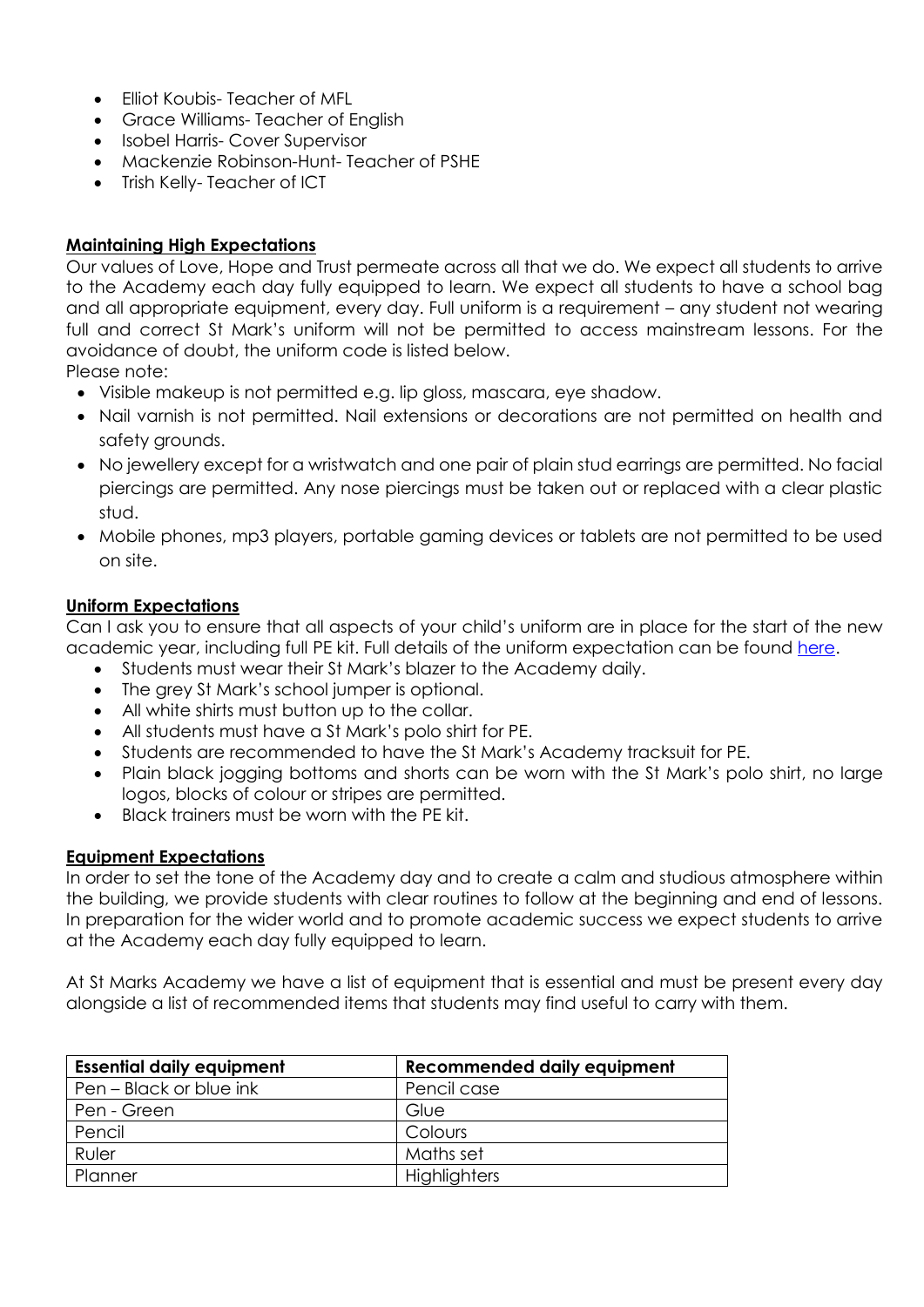| Reading book | Water bottle          |
|--------------|-----------------------|
| Calculator   | Reusable mask         |
|              | <b>Hand Sanitizer</b> |

### **Face Covering**

From Monday 19 July, the Government have confirmed that face coverings will no longer be required for pupils, staff and visitors either in classrooms or in communal areas. We are still encouraging staff and students to wear face coverings in communal areas. This precautionary approach will allow us to keep as many students and staff in school over the Autumn term.

# **Behaviour Expectations**

At St Marks we have firm behavioural procedures in place that give students the opportunity to make the right decisions. We offer our students reminders as a means of readjusting their behaviour and have firm intervention structures in place to support any struggles that students may experience. Our procedures are delivered with transparency and consistency. Behavioural issues are centralised and overseen by our Senior Vice Principal of Behaviour and Attitudes and Behaviour for Learning Lead to ensure that the expectations of our students' behaviour are caring yet uncompromising. Acknowledgement of exceptional and exemplary behaviour is also at the forefront of our procedures. Teachers make frequent positive phone calls home, nominate students for ACE awards, distribute achievement points and offer verbal praise in the classroom.

### **Pastoral Support**

We pride ourselves at St Mark's on our pastoral support provision. We have a dedicated student Well-being Co-ordinator, Director of Inclusion, Student Support team, Chaplain and Director of Personal Development and Progress Leaders for each year group, Coaches and Designated Safeguarding Lead. Our student support team aims to nurture the entire student and celebrate their differences and elevate and adversities they may face. Where possible we seek to offer all pastoral support internally but also recognise that external intervention may be more suitable for some of our students. In such cases we make referrals in a timely and precise manner.

### **Attendance**

Since March 2021, we launched our new our procedures and have been working with parents and carers to improve attendance and punctuality. This is because research has shown regular attendance and good punctuality are crucial factors in pupils achieving their full potential. St Marks Academy is committed to providing a full and efficient education to all, and encouraging our children to strive for excellence. We wish to work in partnership with parents and carers and so are seeking your full support in ensuring that your child attends school every day and on time. We are always pleased to work together with parents/carers in resolving any difficulties but we are also committed to improving attendance levels at St Marks Academy.

The target attendance figure for all pupils is a minimum of 97% attendance. We appreciate that this academic year has been challenging for many students, and we hope that the new academic year will provide a fresh start for all our students. Attendance is reviewed on a weekly bases for all students, and will be allocated into the following groups: